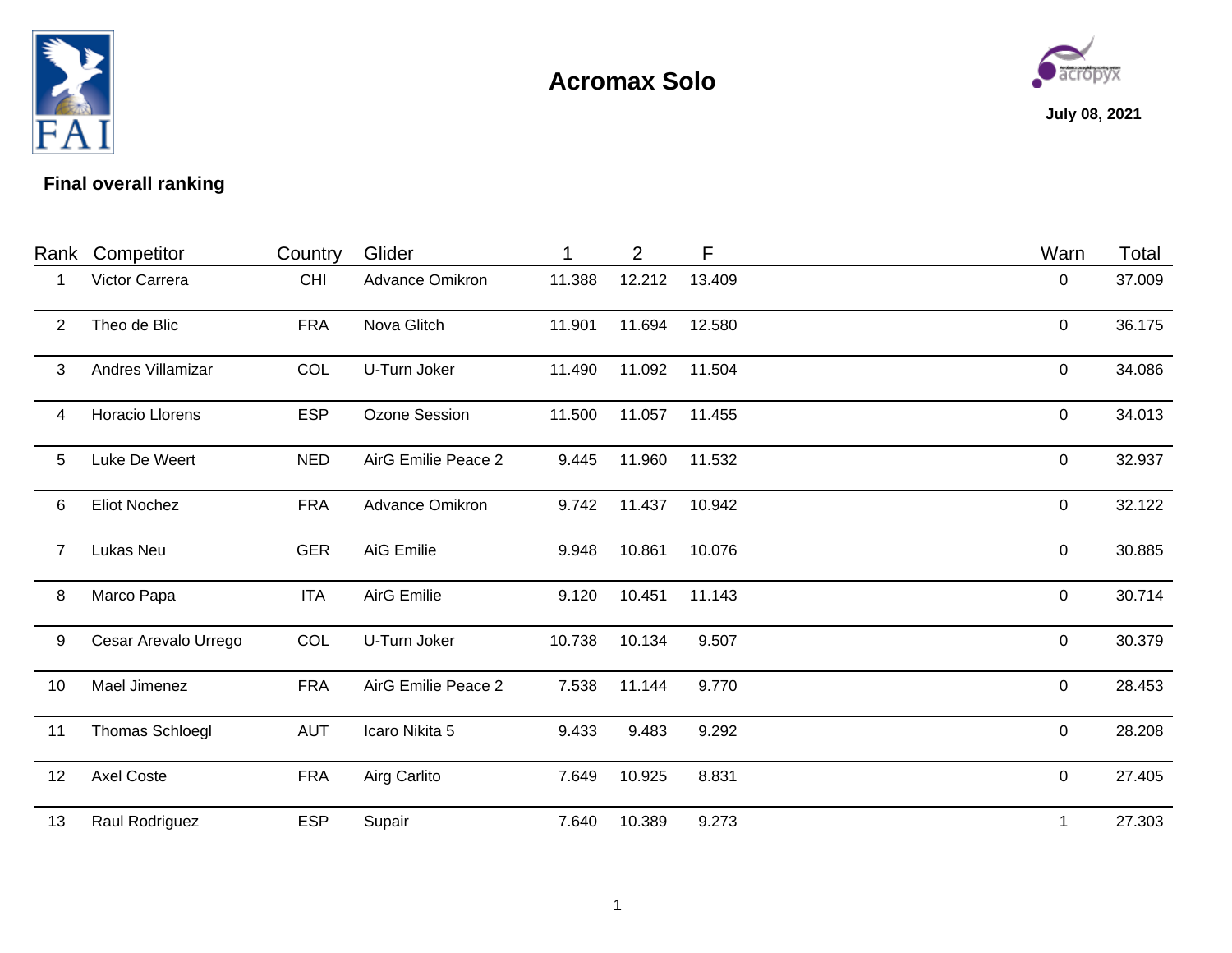## **Final overall ranking**

| Rank | Competitor           | Country    | Glider              |       | $\overline{2}$ | F | Warn        | Total  |
|------|----------------------|------------|---------------------|-------|----------------|---|-------------|--------|
| 14   | Georg Waller         | <b>GER</b> | U-Turn Joker        | 8.721 | 8.524          |   | $\mathbf 0$ | 17.245 |
| 15   | Louis Sutter         | SUI        | Ozone Session       | 7.874 | 9.217          |   | $\mathbf 0$ | 17.091 |
| 16   | Nico Calliari        | <b>ITA</b> | AirG Emilie Peace 2 | 8.545 | 8.056          |   | $\pmb{0}$   | 16.601 |
| 17   | Norbert Winkler      | <b>AUT</b> | AirG Emilie         | 6.729 | 9.681          |   | $\mathbf 0$ | 16.410 |
| 18   | Roland Brunnbauer    | <b>AUT</b> | Advance Omikron     | 7.440 | 8.478          |   | $\pmb{0}$   | 15.918 |
| 19   | Fiorenzo Graziano    | <b>ITA</b> | AirG Emilie Peace 2 | 7.188 | 8.219          |   | $\pmb{0}$   | 15.407 |
| 20   | Johannes Glatz       | <b>GER</b> | AirG Emilie Peace 2 | 8.045 | 7.049          |   | $\pmb{0}$   | 15.094 |
| 21   | Marco Diliberto      | <b>ITA</b> | U-Turn              | 6.585 | 7.892          |   | $\pmb{0}$   | 14.477 |
| 22   | Matias Borba         | <b>URU</b> | AirG Emilie Peace   | 7.806 | 6.466          |   | $\pmb{0}$   | 14.272 |
| 23   | Loris Guilhaume      | SUI        | Sol Sonic 3DX       | 7.147 | 6.846          |   | $\pmb{0}$   | 13.993 |
| 24   | Alvaro Murillo       | <b>ESP</b> | <b>Emilie Peace</b> | 6.664 | 7.176          |   | $\pmb{0}$   | 13.839 |
| 25   | Pablo Andreu Ocana   | <b>ESP</b> | AirG Emilie         | 6.545 | 6.702          |   | $\pmb{0}$   | 13.247 |
| 26   | Siegfried Heinrich   | <b>GER</b> | AirG Emilie Peace 2 | 6.167 | 6.931          |   | $\mathbf 0$ | 13.097 |
| 27   | Christina Kolb       | <b>AUT</b> | AirG Emilie Peace   | 6.611 | 6.464          |   | $\pmb{0}$   | 13.075 |
| 28   | Calin Popa           | <b>ROU</b> | Nikita 5            | 5.828 | 6.660          |   | $\mathbf 0$ | 12.489 |
| 29   | Gabriele Maria Fonck | <b>GER</b> | U-Turn Blackout     | 5.853 | 6.494          |   | $\pmb{0}$   | 12.348 |